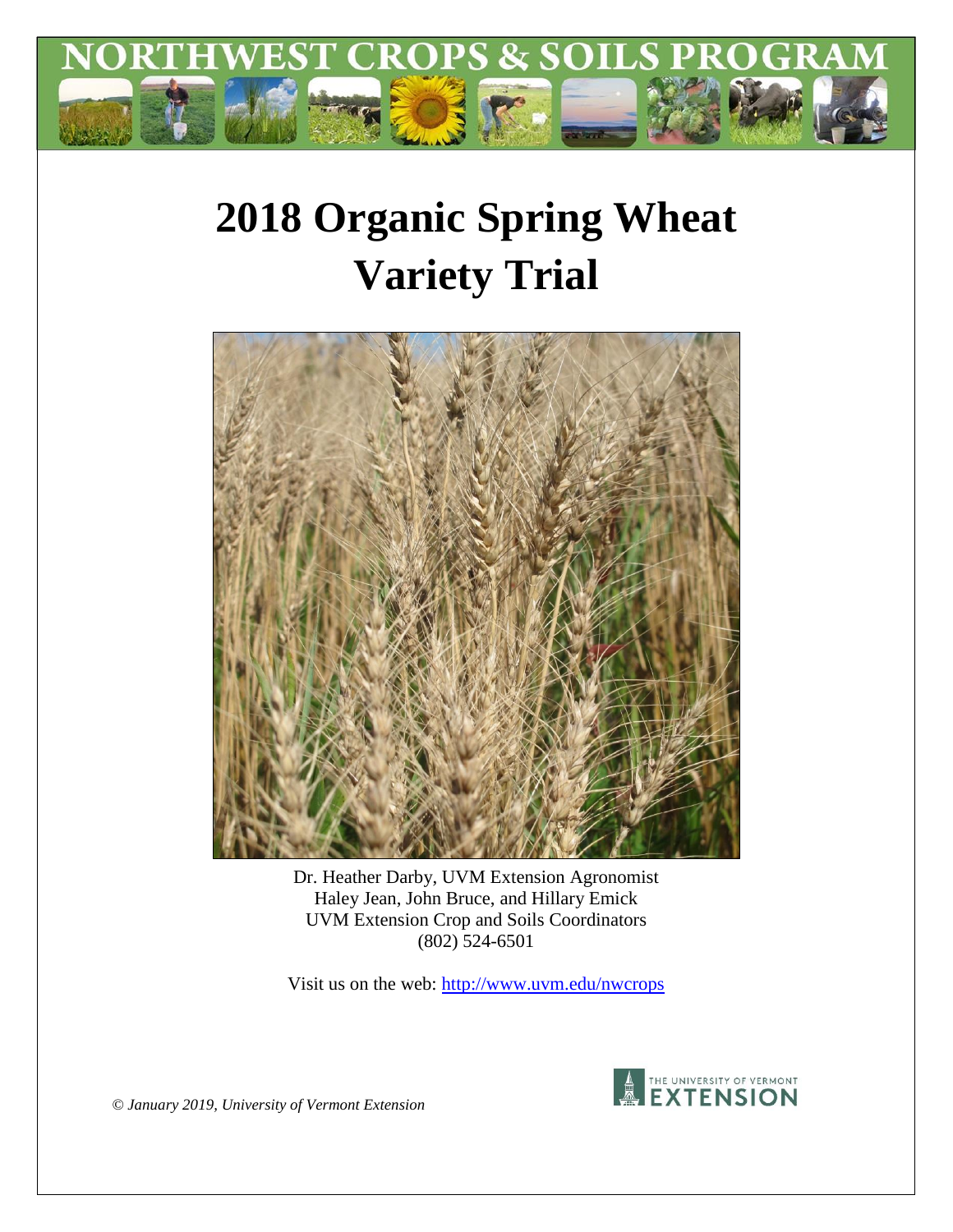#### **2018 ORGANIC SPRING WHEAT VARIETY TRIAL Dr. Heather Darby, University of Vermont Extension heather.darby[at]uvm.edu**

In 2018, the University of Vermont Extension Northwest Crops and Soils Program evaluated twenty-five hard red spring wheat varieties to determine which would thrive in organic production systems in the Northeast. The trial was established at the Borderview Research Farm in Alburgh, Vermont. Varieties that did not perform well in previous years were eliminated from the 2018 trial and new varieties were added.

## **MATERIALS AND METHODS**

The experimental plot design was a randomized complete block with four replications. Treatments were 25 spring wheat varieties. Spring wheat varieties evaluated and their sources are listed in Table 1.

| эргинд wileat<br>varieties | <b>Type</b> | <b>Seed source</b>                |  |  |
|----------------------------|-------------|-----------------------------------|--|--|
| <b>AC</b> Scotia           | <b>HR</b>   | Semican Atlantic Inc., Canada     |  |  |
| <b>AC</b> Walton           | <b>HR</b>   | 2012 saved trial seed, VT         |  |  |
| <b>Bolles</b>              | <b>HR</b>   | Albert Lea Seed, MN               |  |  |
| Forefront                  | <b>HR</b>   | South Dakota State University, SD |  |  |
| Glenn                      | <b>HR</b>   | Albert Lea Seed, MN               |  |  |
| <b>LCS Albany</b>          | <b>HR</b>   | Limagrain Cereal Seeds, LLC, CO   |  |  |
| <b>LCS</b> Anchor          | <b>HR</b>   | Limagrain Cereal Seeds, LLC, CO   |  |  |
| <b>LCS Breakaway</b>       | HR          | Limagrain Cereal Seeds, LLC, CO   |  |  |
| LCS Iguacu                 | <b>HR</b>   | Limagrain Cereal Seeds, LLC, CO   |  |  |
| <b>LCS Nitro</b>           | <b>HR</b>   | Limagrain Cereal Seeds, LLC, CO   |  |  |
| <b>LCS</b> Prime           | <b>HR</b>   | Limagrain Cereal Seeds, LLC, CO   |  |  |
| <b>LCS</b> Pro             | <b>HR</b>   | Limagrain Cereal Seeds, LLC, CO   |  |  |
| <b>LCS</b> Rebel           | <b>HR</b>   | Limagrain Cereal Seeds, LLC, CO   |  |  |
| LCS Trigger                | <b>HR</b>   | Limagrain Cereal Seeds, LLC, CO   |  |  |
| LNR13-0627                 | <b>HR</b>   | Limagrain Cereal Seeds, LLC, CO   |  |  |
| Magog                      | <b>HR</b>   | Semican Atlantic Inc., Canada     |  |  |
| Moka                       | <b>HR</b>   | Semican Atlantic Inc., Canada     |  |  |
| Prevail                    | <b>HR</b>   | South Dakota State University, SD |  |  |
| Prosper                    | <b>HR</b>   | Albert Lea Seed, MN               |  |  |
| <b>RB07</b>                | <b>HR</b>   | <b>Minnesota Foundation Seed</b>  |  |  |
| Rocket                     | <b>HR</b>   | Semican Atlantic Inc., Canada     |  |  |
| Major                      | <b>HR</b>   | SynAgri, Canada                   |  |  |
| CMW12638                   | <b>HR</b>   | <b>C&amp;M</b> Seeds              |  |  |
| Pokona                     | <b>HR</b>   | Seedway                           |  |  |
| Shelly                     | <b>HR</b>   | Dahlman Seed Co.                  |  |  |

#### **Table 1. Twenty-five spring wheat varieties trialed in Alburgh, VT, 2018.**

HR, hard red wheat.

**Spring wheat**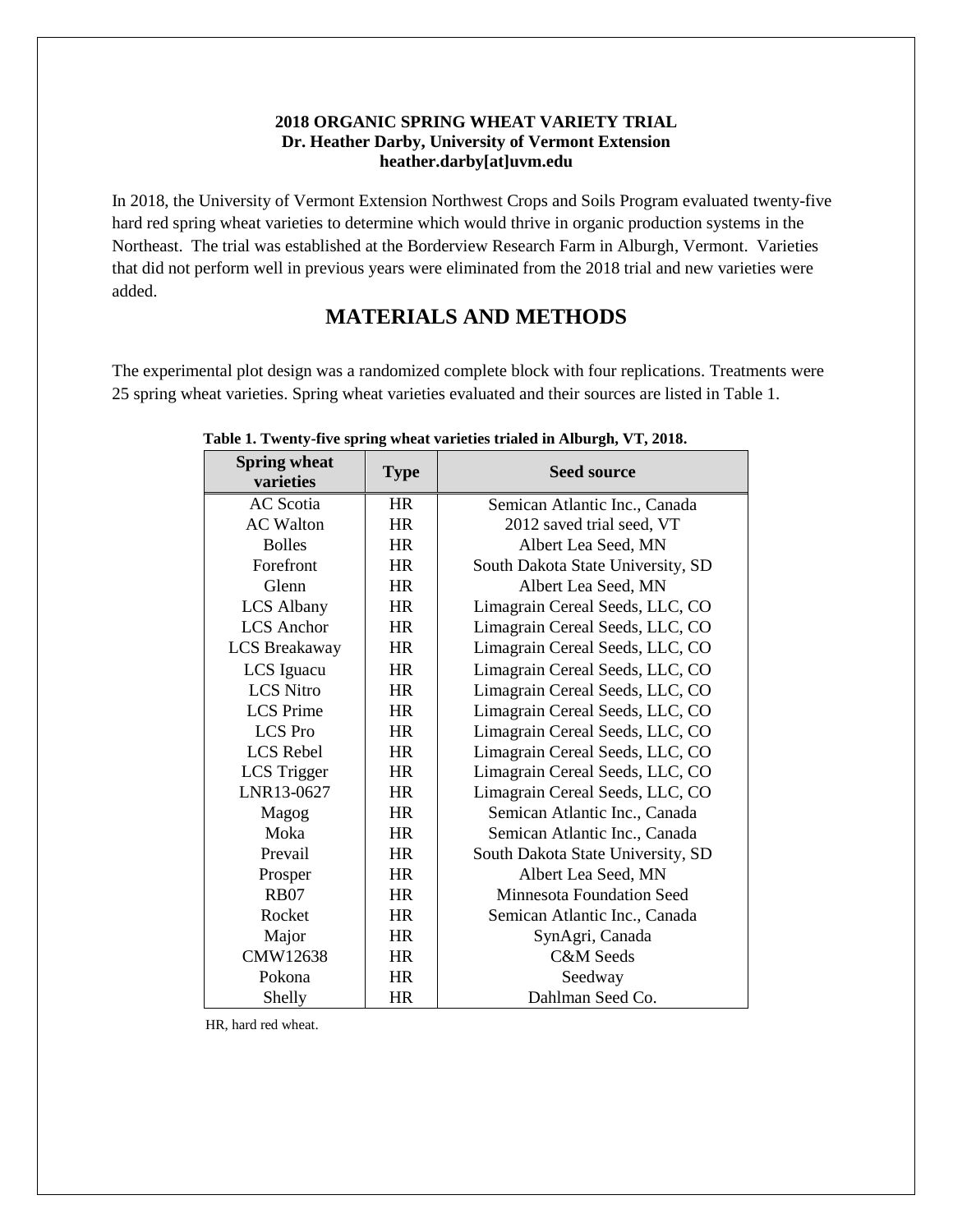The seedbed in Alburgh was prepared by conventional tillage methods. All plots were managed with practices similar to those used by producers in the surrounding areas (Table 2). The previous crop planted at the site was corn. In April 2018, the field was fertilized with Pro Booster (10-0-0) and Pro Gro (5-3-4) at a rate of 100 lbs of plant available nitrogen (PAN) per acre. The area was then disked and spike tooth harrowed to prepare for planting. The plots were seeded with a Great Plains NT60 Cone Seeder on 8-May at a seeding rate of 350 live seeds  $m^2$ . Plot size was 5' x 20'.

| Location                        | <b>Borderview Research Farm</b>             |  |  |  |  |
|---------------------------------|---------------------------------------------|--|--|--|--|
|                                 | Alburgh, VT                                 |  |  |  |  |
| Soil type                       | Benson rocky silt loam                      |  |  |  |  |
| Previous crop                   | Corn                                        |  |  |  |  |
| Row spacing (in)                | 6                                           |  |  |  |  |
| Seeding rate (live seeds $m2$ ) | 350 live seeds $m2$                         |  |  |  |  |
| <b>Replicates</b>               |                                             |  |  |  |  |
| <b>Planting date</b>            | 8-May                                       |  |  |  |  |
| <b>Harvest date</b>             | $8-Aug$                                     |  |  |  |  |
| Harvest area (ft)               | 5 x 20                                      |  |  |  |  |
| <b>Tillage operations</b>       | Fall plow, spring disk & spike tooth harrow |  |  |  |  |
| Fertility (lbs PAN $ac^{-1}$ )  | 15-15-15 and $5-7-18 = 300$ lbs of N ac-1   |  |  |  |  |

 **Table 2. General plot management of the spring wheat trial, 2018.**

Grain plots were harvested with an Almaco SPC50 plot combine on 8-Aug. The harvest area was 5' x 20' (Image 1). Prior to harvest, plant heights were measured excluding the awns. In addition, grain moisture, test weight, and yield were calculated.

Following harvest, seed was cleaned with a small Clipper cleaner (A.T. Ferrell, Bluffton, IN). An approximate one-pound subsample was collected to determine quality. Quality measurements included standard testing parameters used by commercial mills. Test weight was measured by the weighing of a known volume of grain. Generally, the heavier the bushel of wheat, the higher the baking quality. The acceptable test weight for bread wheat is 56-60 lbs per bushel. Once test weight was determined, the samples were then ground into flour using the Perten LM3100 Laboratory Mill. At this time, flour was evaluated for its protein content and falling number. Mycotoxin levels where tested on one replication to make sure Deoxynivalenol (DON) was below industry standards. Grains were analyzed for protein content using the Perten Inframatic 8600 Flour Analyzer. Grain protein affects gluten strength and loaf volume. The target value for most commercial mills is 12-15% protein. Protein was calculated on a 12% moisture. The determination of falling number (AACC Method 56-81B, AACC Intl., 2000) was measured on the Perten FN 1500 Falling Number Machine. The falling number is related to the level of sprout damage that has occurred in the grain. It is measured by the time it takes, in seconds, for a stirrer to fall through a slurry of flour and water to the bottom of the tube. Falling numbers greater than 350 indicate low enzymatic activity and a sound quality wheat. A falling number lower than 200 indicates high enzymatic activity and poor quality wheat. Deoxynivalenol (DON) analysis was analyzed using Veratox DON 2/3 Quantitative test from the NEOGEN Corp. This test has a detection range of 0.5 to 5 ppm.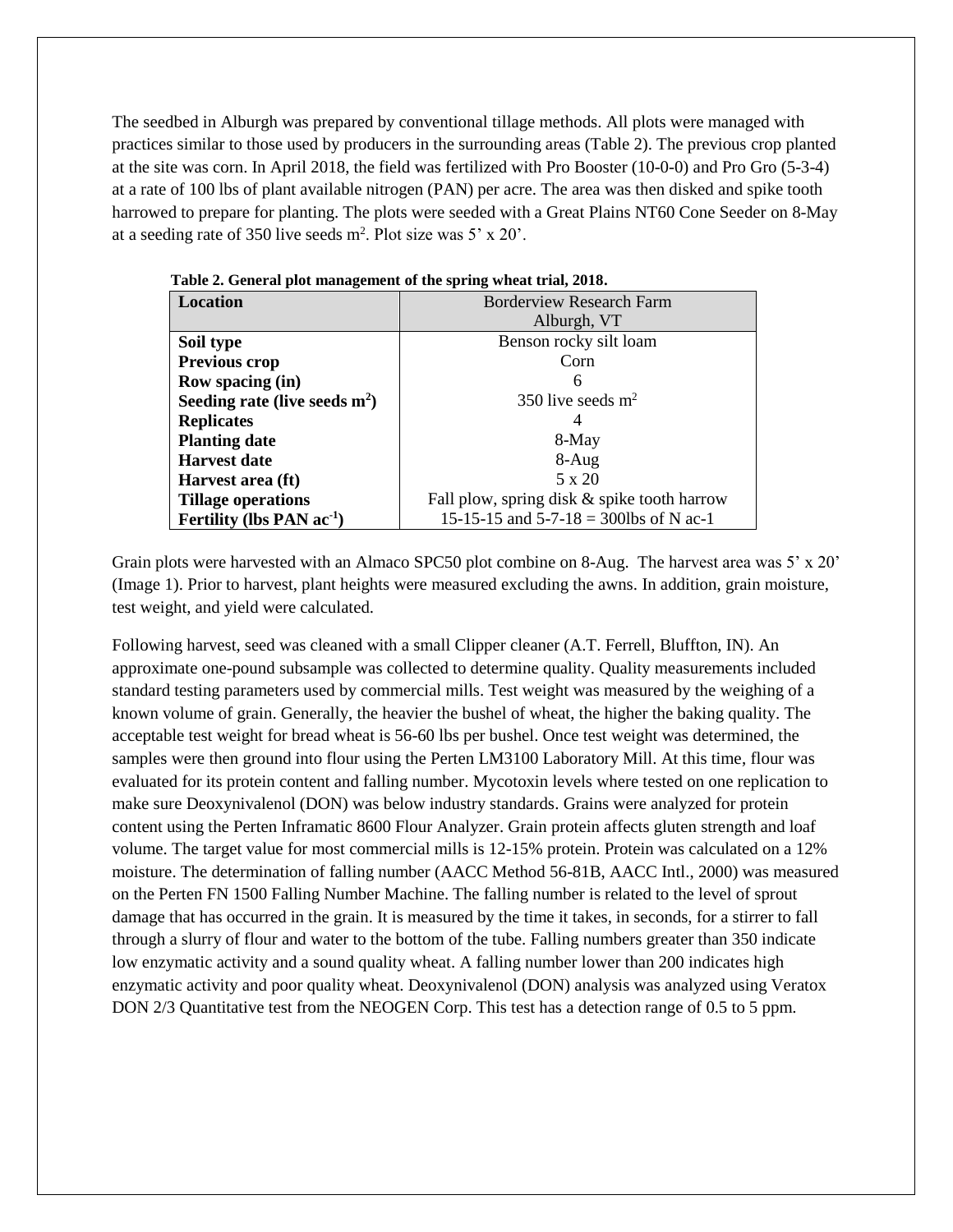

**Image 1. Spring wheat variety trial harvest, Alburgh, VT.**

Samples with DON values greater than 1 ppm are considered unsuitable for human consumption. DON analysis was on one replication to see the general level present.

All data was analyzed using a mixed model analysis where replicates were considered random effects. DON levels were only evaluated on one replication and therefore, were not analyzed for statistical significance. The Least Significant Difference (LSD) procedure was used to separate cultivar means when the F-test was significant (P< 0.10).

Variations in yield and quality can occur because

of variations in genetics, soil, weather, and other growing conditions. Statistical analysis makes it possible to determine whether a difference among varieties is real or whether it might have occurred due to other variations in the field. At the bottom of each table a LSD value is presented for each variable (e.g. yield). LSD at the 10% level of probability are shown. Where the difference between two varieties within a column is equal to or greater than the LSD value at the bottom of the column, you can be sure in 9 out of 10 chances that there is a real difference between the two varieties. In this example, variety A is significantly different from variety C, but not from variety B. The difference between A and B is equal to 725, which is less than the LSD value of 889. This means that these varieties did not differ in yield. The difference between A and C is equal to 1454, which is greater than the LSD value of 889. This means that the yields of these varieties were significantly different from one another. The asterisk indicates that variety B was not significantly lower than the top yielding variety.

| <b>Variety</b> | Yield |
|----------------|-------|
| А              | 3161  |
| B              | 3886* |
| C              | 4615* |
| LSD            | 889   |

## **RESULTS**

Seasonal precipitation and temperature recorded at Borderview Research Farm in Alburgh, VT are displayed in Table 3. The growing season this year was marked by higher than average temperatures in May, July, and August and lower than average temperatures in June. Throughout the growing season, there was lower than average rainfall, totaling 5 inches less than normal. There were 4395 growing degree days (GDDs) from May-August in 2018, which is 287 more than the average year.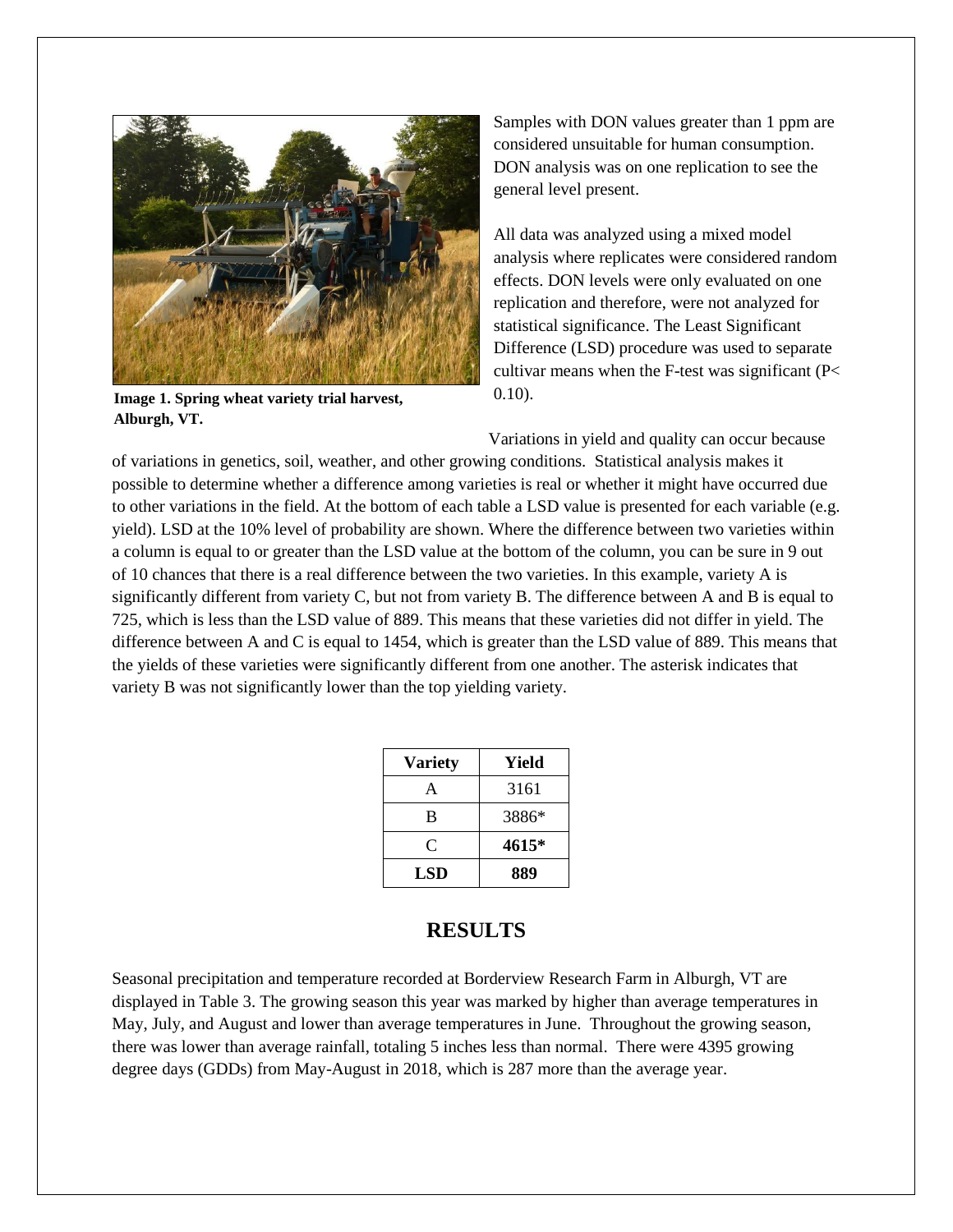| Alburgh, VT                       | May     | June    | July    | August  |
|-----------------------------------|---------|---------|---------|---------|
| Average temperature $(^{\circ}F)$ | 59.5    | 64.4    | 74.1    | 72.8    |
| Departure from normal             | 3.10    | $-1.38$ | 3.51    | 3.96    |
|                                   |         |         |         |         |
| Precipitation (inches)            | 1.9     | 3.7     | 2.4     | 3.0     |
| Departure from normal             | $-1.51$ | 0.05    | $-1.72$ | $-0.95$ |
|                                   |         |         |         |         |
| Growing Degree Days (base 32°F)   | 853     | 973     | 1305    | 1264    |
| Departure from normal             | 97      | $-42$   | 107     | 125     |

**Table 3. Temperature and precipitation summary for Alburgh, VT, 2018.**

Weather data was collected from Wunderground.com via the Alburgh weather station.

When daily weather data was unavailable from this weather station, the station at Highgate Center Dam was used. Historical averages are for 30 years of NOAA data (1981-2010) for Enosburg Falls, VT.

#### **Spring Wheat Growth and Development:**

During the 2018 growing season, several observations and measurements were recorded on spring wheat development. There were significant differences in plant height among the spring wheat varieties (Table 4).

| Variety              | <b>Average</b><br>heights |  |  |
|----------------------|---------------------------|--|--|
|                      | cm                        |  |  |
| <b>AC</b> Scotia     | 87.8*                     |  |  |
| <b>AC</b> Walton     | 87.8*                     |  |  |
| <b>Bolles</b>        | 73.8                      |  |  |
| CMW12638             | 71.5                      |  |  |
| Forefront            | 72.5                      |  |  |
| Glenn                | 69.7                      |  |  |
| <b>LCS Albany</b>    | 73.3                      |  |  |
| <b>LCS</b> Anchor    | 56.5                      |  |  |
| <b>LCS Breakaway</b> | 63.5                      |  |  |
| LCS Iquacu           | 58.8                      |  |  |
| <b>LCS</b> Nitro     | 61.3                      |  |  |
| <b>LCS</b> Prime     | 66.8                      |  |  |
| <b>LCS</b> Pro       | 70.6                      |  |  |
| <b>LCS</b> Rebel     | 66.3                      |  |  |
| <b>LCS</b> Trigger   | 68.3                      |  |  |
| LNR13-0627           | 54.4                      |  |  |
| Magog                | 82.8*                     |  |  |
| Major                | 82.4                      |  |  |
| Moka                 | $85.8*$                   |  |  |
| Pokona               | 89.5*                     |  |  |

#### **Table 4. Plant height of 25 spring wheat varieties trialed, Alburgh, VT, 2018.**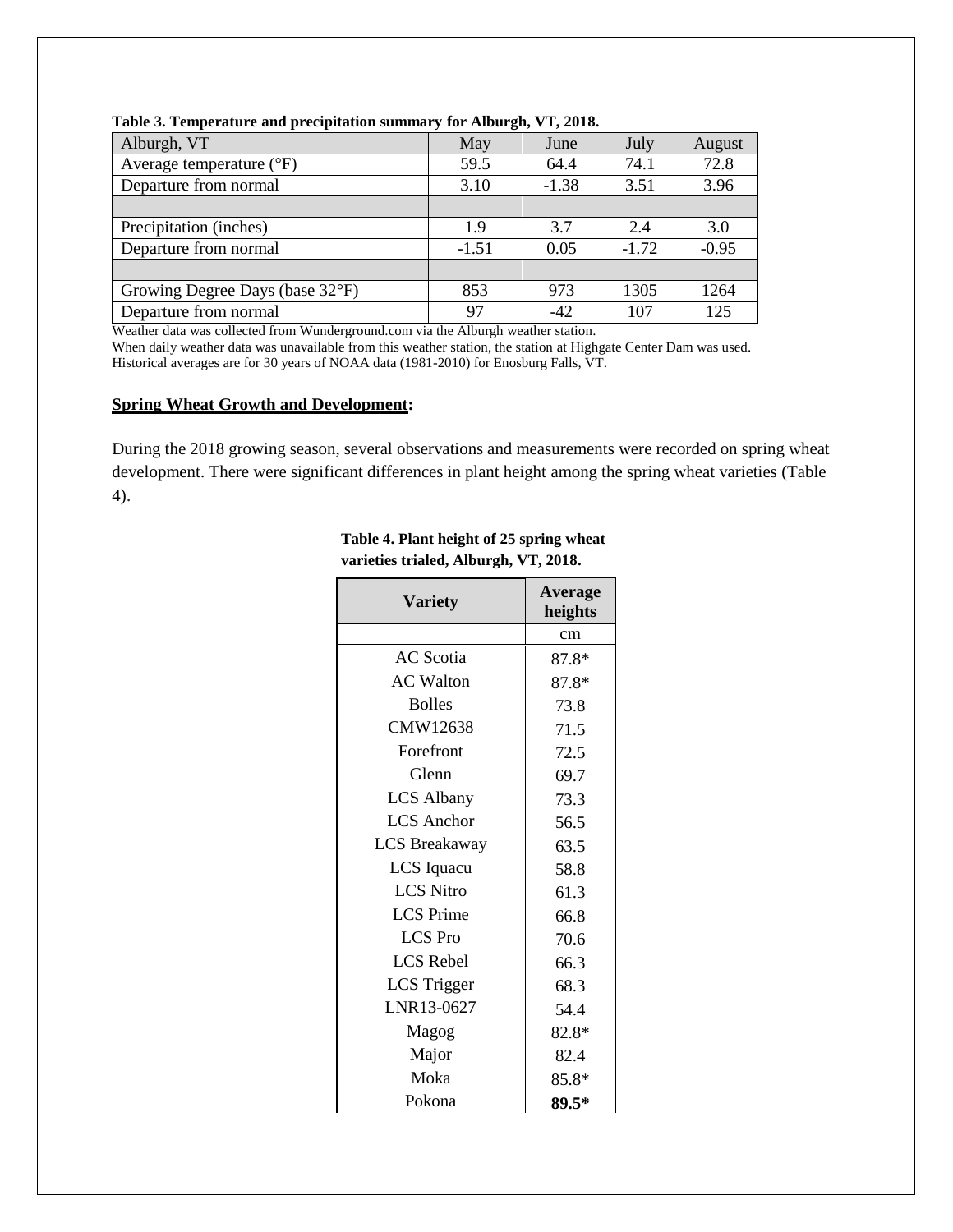| Prevail     | 73.8  |
|-------------|-------|
| Prosper     | 71.6  |
| <b>RB07</b> | 69.1  |
| Rocket      | 84.0* |
| Shelley     | 63.2  |
| LSD(0.10)   | 6.73  |
| Trial Mean  | 72. Z |

\*Varieties with an asterisk are not significantly different than the top performer in **bold**.

The tallest variety was Pokona (89.5cm). Variety AC Scotia (87.8cm), AC Walton (87.8cm), Magog (82.8cm), Moka (85.8cm), and Rocket (84.0cm) were all varieties statistically similar to Pokona. The mean plant height was 72.2 cm. Many organic farmers prefer to grow varieties that are tall as they may have better weed suppressive capabilities.

### **Spring Wheat Yields and Quality:**

Varieties differed significantly in yield, harvest moisture, test weight, protein, and falling number (Table 5). The highest yielding variety was AC Scotia (2076 lbs ac<sup>-1</sup>), which was statistically similar to nine other varieties. The lowest yielding variety was LCS Anchor (1247 lbs ac<sup>-1</sup>). The variety with the lowest moisture at the time of harvest was Prevail (16.4%), which was significantly similar to five other varieties. No varieties reached optimal grain storage moisture of 14% and therefore had to be dried to reach optimum moisture for storage.

| <b>Variety</b>       | <b>Yield</b><br>@13.5%<br>moisture | <b>Harvest</b><br>moisture | <b>Test</b><br>weight  | <b>Crude</b><br>protein<br>@ 12%<br>moisture | <b>Falling</b><br>number |
|----------------------|------------------------------------|----------------------------|------------------------|----------------------------------------------|--------------------------|
|                      | $lbs$ ac <sup>-1</sup>             | %                          | $lbs$ bu <sup>-1</sup> | $\%$                                         | seconds                  |
| AC Scotia            | 2076*                              | 18.5                       | 53.5                   | 13.4                                         | 339                      |
| <b>AC</b> Walton     | 1692                               | 18.1                       | 55.7                   | 15.1                                         | 382*                     |
| <b>Bolles</b>        | 1750*                              | $17.2*$                    | 57.0                   | $17.5*$                                      | 363                      |
| CMW12638             | 1961*                              | 18.7                       | 58.1*                  | 12.8                                         | 340                      |
| Forefront            | 1337                               | 17.2                       | 56.6                   | $17.6*$                                      | 216                      |
| Glenn                | 1290                               | 17.5                       | 58.7*                  | $17.5*$                                      | 285                      |
| <b>LCS</b> Albany    | 1996*                              | 18.5                       | 55.7                   | 14.6                                         | 178                      |
| <b>LCS</b> Anchor    | 1247                               | $16.6*$                    | 57.3                   | $17.0*$                                      | 236                      |
| <b>LCS</b> Breakaway | 1611                               | $16.5*$                    | 59.8*                  | 16.7                                         | 304                      |
| LCS Iquacu           | 1282                               | 19.6                       | 55.9                   | 14.2                                         | 246                      |
| <b>LCS Nitro</b>     | 1527                               | 18.7                       | 54.8                   | 14.9                                         | 248                      |
| <b>LCS</b> Prime     | 1621                               | 17.9                       | 58.8*                  | 14.5                                         | 315                      |
| <b>LCS</b> Pro       | 1748*                              | 18.1                       | 58.7*                  | 15.9                                         | 316                      |
| <b>LCS</b> Rebel     | 1346                               | 18.0                       | 57.5                   | 16.8*                                        | 304                      |
| LCS Trigger          | 1991*                              | 19.9                       | 56.6                   | 12.5                                         | 341                      |
| LNR13-0627           | 1695                               | 18.5                       | 56.7                   | 13.4                                         | 252                      |

**Table 5. Yield and quality results of the 25 spring wheat varieties, Alburgh, VT, 2018.**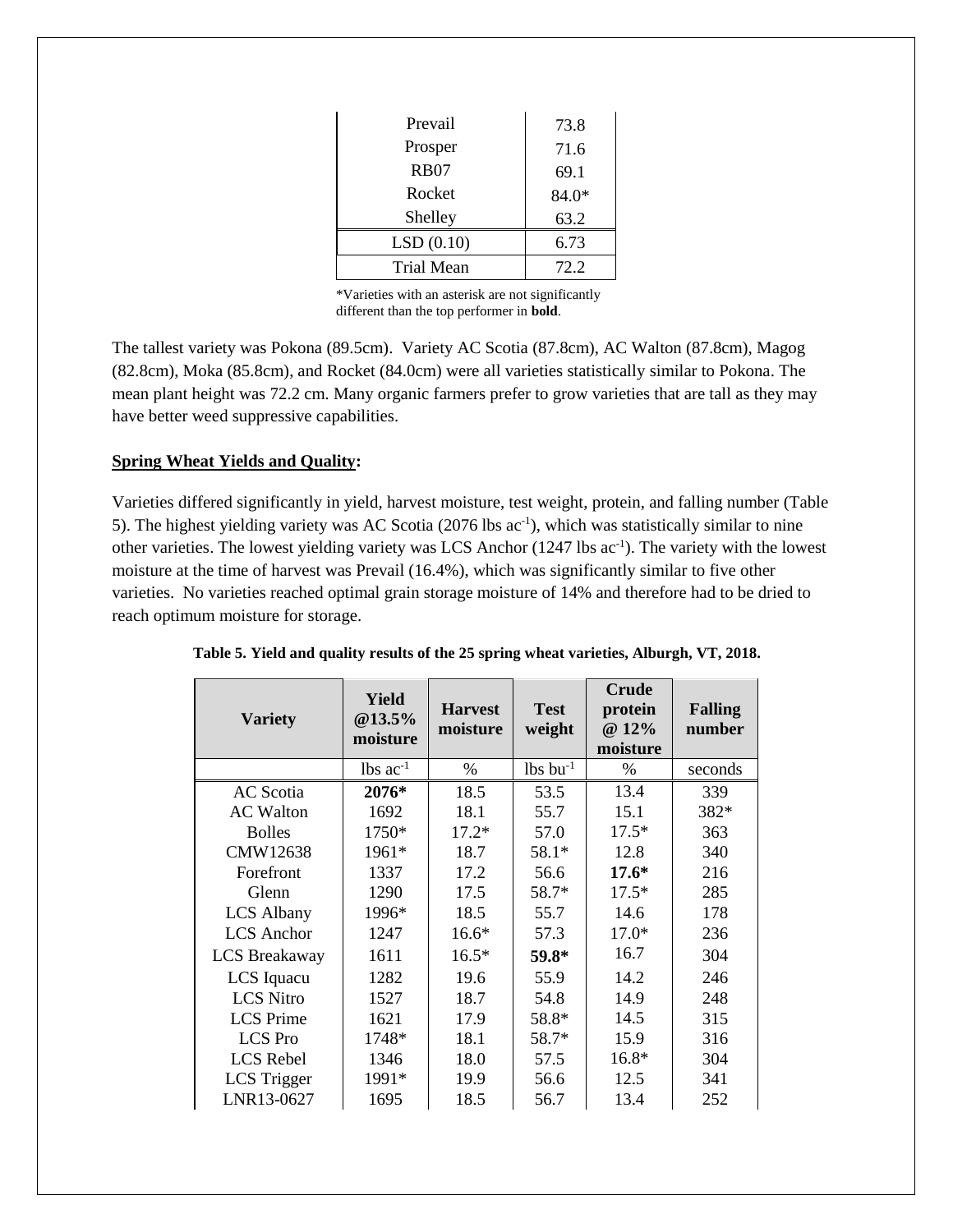| Magog             | 1699    | 17.5    | 57.0    | 15.9    | $395*$ |
|-------------------|---------|---------|---------|---------|--------|
| Major             | $1777*$ | 21.6    | 53.6    | 13.7    | 316    |
| Moka              | 1875*   | 17.6    | 56.3    | 14.3    | 288    |
| Pokona            | 1856*   | 18.0    | 59.0*   | 14.0    | 363    |
| Prevail           | 1571    | $16.4*$ | 58.2*   | 15.9    | 325    |
| Prosper           | 1945*   | 17.7    | 57.3    | 15.6    | 302    |
| <b>RB07</b>       | 1366    | $17.1*$ | 57.0    | $17.6*$ | 291    |
| Rocket            | 1589    | 18.5    | 55.1    | 13.8    | 302    |
| Shelly            | 1325    | $16.6*$ | $59.2*$ | 14.8    | 330    |
| LSD(0.10)         | 352     | 0.83    | 1.74    | 0.87    | 29.9   |
| <b>Trial Mean</b> | 1647    | 18.0    | 56.9    | 15.2    | 303    |

\*Varieties with an asterisk are not significantly different from the top performer in **bold**.

The common measures used by commercial mills to evaluate wheat quality are grain protein, falling number, test weight, and mycotoxin (DON) content. Varieties differed significantly in terms of crude protein and falling number (Figure 1). Forefront was the variety with the highest percentage of crude protein (17.6%). Other varieties that were significantly similar for protein included RB07 (17.6%), Bolles (17.5%), Glenn (17.5%) LCS Anchor (17.0%), and LCS Rebel (16.8%). The varieties with the lowest crude protein percentages were LCS Trigger (12.5%) and CMW12638 (12.8%). All varieties met or exceeded the industry standard of 12-14% protein. The variety with the highest falling number was Magog (395 seconds) and the only significantly similar variety was AC Walton (382 seconds). The variety with the lowest falling number was LCS Albany (178 seconds). There are four other varieties under the optimal range for falling number: LCS Nitro (248 seconds), LCS Iquacu (246 seconds), LCS Anchor (236 seconds), and Forefront (216 seconds). The variety with the highest test weight was LCS Breakaway (58.9 lbs bu<sup>-1</sup>). Eighteen of twenty-five varieties met the optimal 56 to 60 lbs bu<sup>-1</sup> for wheat.



**Figure 1. Yield and protein concentrations of twenty-five spring wheat varieties, Alburgh, VT, 2018.** Varieties with the same letter did not differ significantly.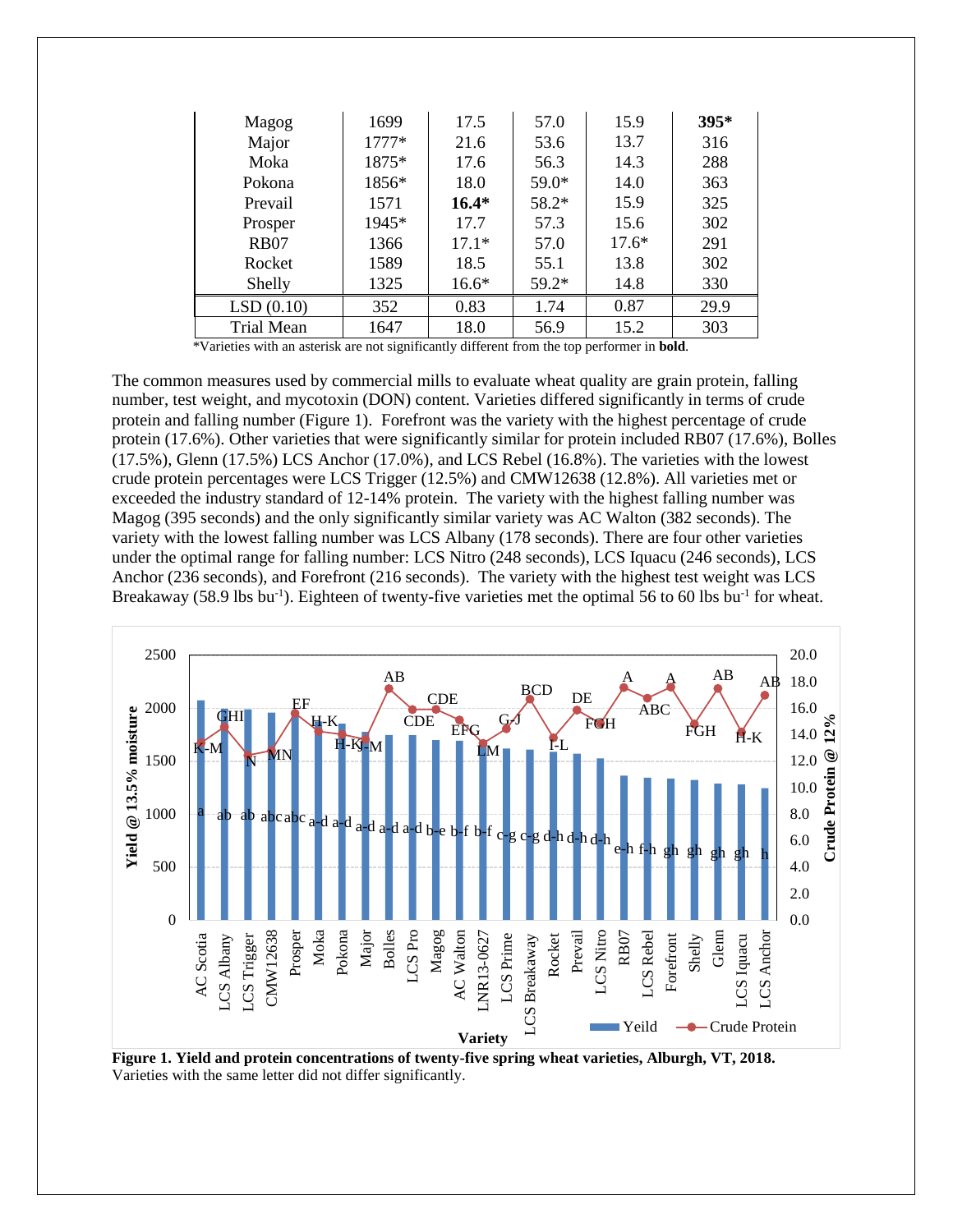In the Northeast, *Fusarium* head blight (FHB) is caused by the species *Fusarium graminearum*. This disease is very destructive and causes yield loss, low test weights, low seed germination, and contamination of grain with mycotoxins. A vomitoxin called Deoxynivalenol (DON) is considered the primary mycotoxin associated with FHB. The spores are usually transported by air currents and can infect plants at flowering through grain fill. Eating contaminated grain greater than 1ppm poses a health risk to both humans and livestock. Only one replication of the 2018 trial was tested for DON to see if high levels were present. All spring wheat varieties in 2018 were below the FDA's 1ppm DON limit.

## **DISCUSSION**

It is important to remember that the results only represent one year of data. The 2018 growing season had low rainfall and high temperature, which likely resulted in low levels of FHB and DON levels. All DON levels tested were below the FDA standard of 1ppm DON. Although the weather was not conducive for disease, it was also not ideal for the growth of cereal grains that prefer cooler weather. Interestingly, the yields in 2017 where much higher likely due to the cool and wet conditions (Figure 2).

As you make variety choices on your farm, it is important that you evaluate data from test sites that are as similar to your region as possible.



 **Figure 2. Mean yields from spring wheat variety trials from 2012 to 2018, Alburgh, VT**.